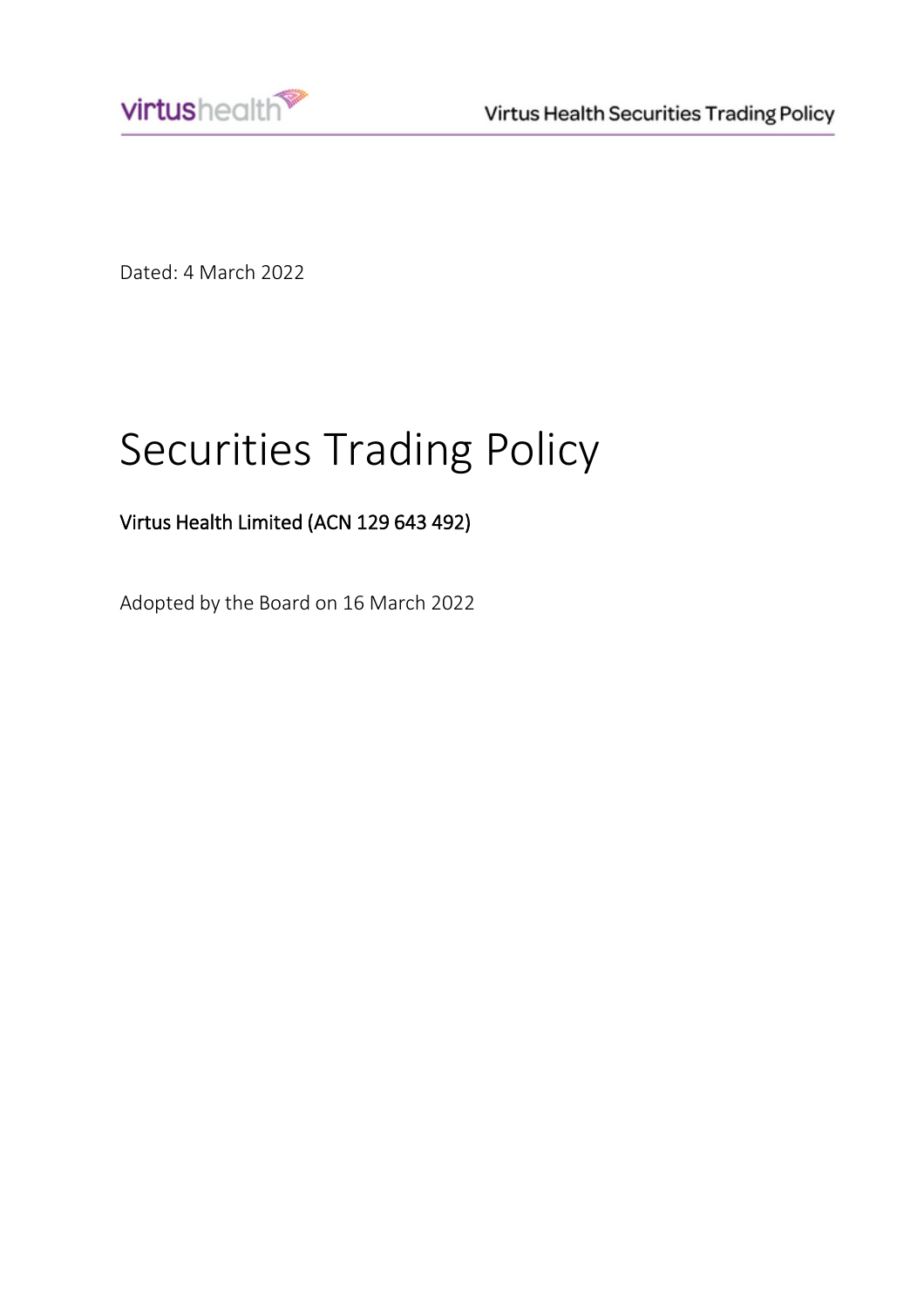## Contents

| $\mathbf 1$      |     |                                                                                     |  |
|------------------|-----|-------------------------------------------------------------------------------------|--|
|                  | 1.1 |                                                                                     |  |
|                  | 1.2 |                                                                                     |  |
|                  | 1.3 |                                                                                     |  |
| $\overline{2}$   |     |                                                                                     |  |
|                  | 2.1 |                                                                                     |  |
|                  | 2.2 |                                                                                     |  |
|                  | 2.3 |                                                                                     |  |
|                  | 2.4 |                                                                                     |  |
| 3                |     |                                                                                     |  |
| $\boldsymbol{4}$ |     | Dealings by Designated Persons outside Prohibited Periods during trading windows  6 |  |
|                  | 4 1 | Prior notification and clearance required for Designated Persons dealing outside    |  |
|                  |     |                                                                                     |  |
|                  | 4.2 |                                                                                     |  |
| 5                |     |                                                                                     |  |
| 6                |     |                                                                                     |  |
|                  |     |                                                                                     |  |
| 7                |     |                                                                                     |  |
|                  | 7.1 |                                                                                     |  |
|                  | 7.2 |                                                                                     |  |
|                  | 7.3 |                                                                                     |  |
|                  | 7.4 |                                                                                     |  |
|                  | 7.5 |                                                                                     |  |
| 8                |     |                                                                                     |  |
| 9                |     |                                                                                     |  |
| 10               |     |                                                                                     |  |
| 11               |     |                                                                                     |  |
| 12               |     |                                                                                     |  |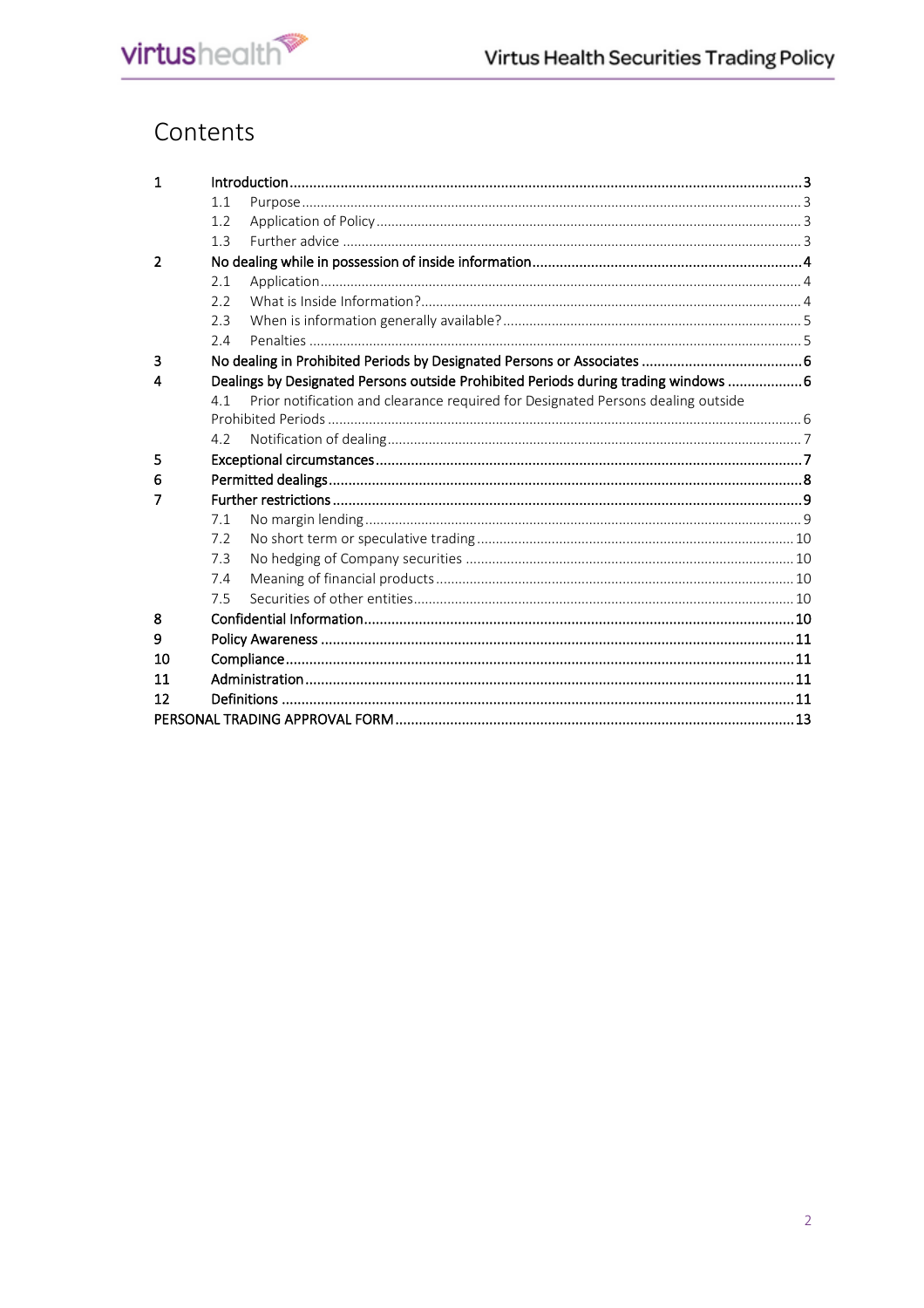

## <span id="page-2-0"></span>1 Introduction

#### <span id="page-2-1"></span>**1.1** Purpose

Securities of Virtus are listed on the ASX. This policy sets out Virtus' trading policy on buying and selling of Virtus Securities. The purpose of this policy is to:

- (a) maintain public confidence in the reputation of Virtus Health Ltd (the Company) and its related bodies corporate (the Group), the directors and employees and contractors of the Group and in the trading of the Company's securities;
- (b) protect those who it applies to from contravening Australia's laws on insider trading;
- (c) raise awareness of regulatory restrictions on dealings in securities; and
- (d) establish a best practice procedure for dealing in securities.

#### <span id="page-2-2"></span>**1.2** Application of Policy

This policy applies to the following:

- (a) all directors and non-executive directors of the Company (Directors);
- (b) officers and other direct reports to the Chief Executive Officer (Senior Executives);
- (c) employees and contractors of the Group (including Fertility Specialists);
- (d) Any other person designated by the Company Secretary from time to time;

(collectively, Designated Persons); and

(e) Associates of Designated Persons.

Associate means in relation to a Designated Person a family member who may be expected to influence, or be influenced by, the Designated Person his or her dealings with the Group (this may include spouse, partner or children or children of partner or dependents or other family members) and includes trusts, a company, nominee or other persons who may be expected to have, investment control or influence.

#### <span id="page-2-3"></span>**1.3** Further advice

For further information on any aspect of this policy, or clarification whether it applies, please contact the Company Secretary on +61 2 9425 1722. Persons seeking to deal in Virtus Securities may wish to obtain their own legal or financial advice before dealing in Virtus Securities.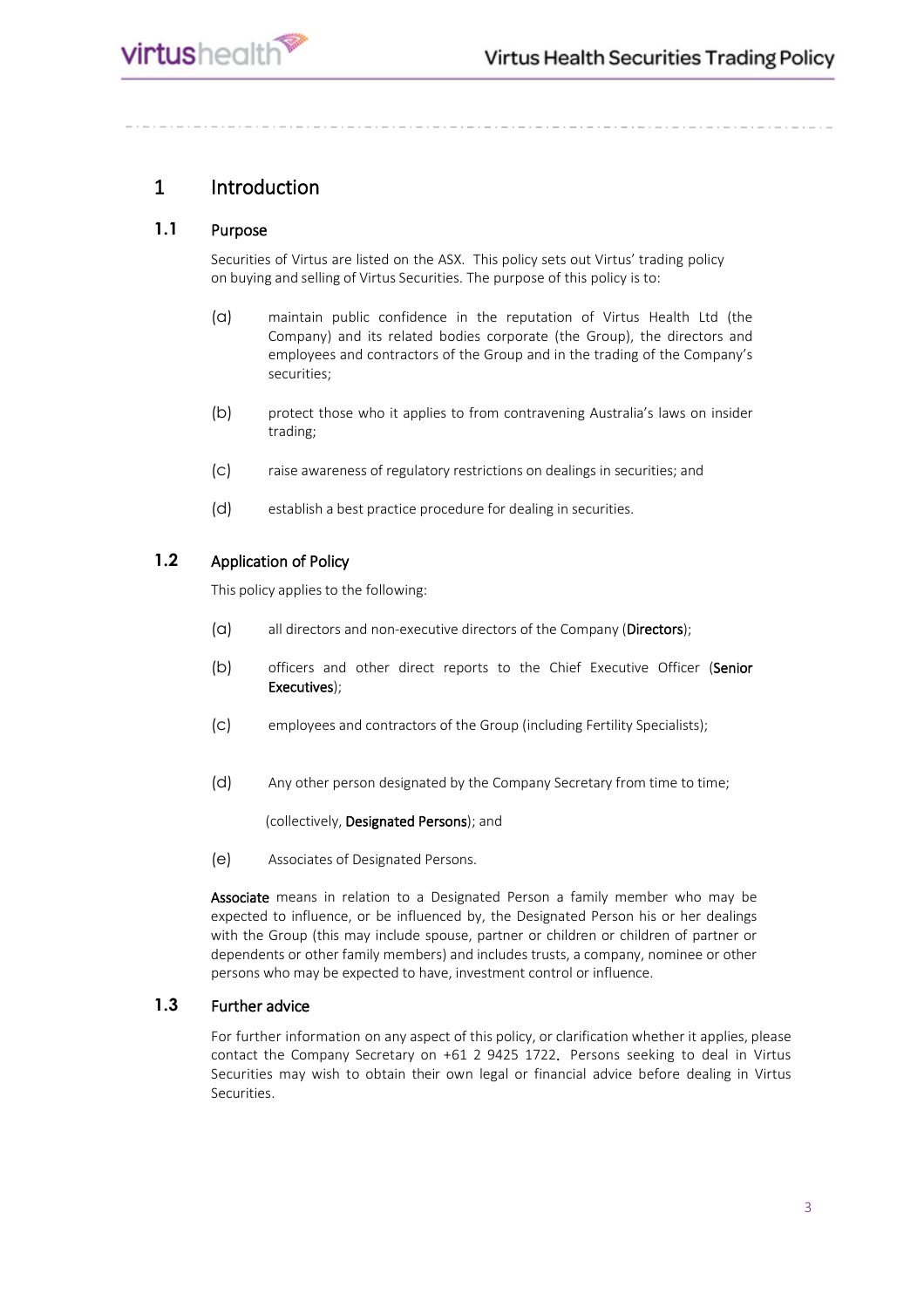## <span id="page-3-0"></span>2 No dealing while in possession of inside information

#### <span id="page-3-1"></span>**2.1** Application

These prohibitions also apply to the application for, grant, exercise or transfer of an option over Virtus Securities and to the Securities of other entities if a Designated Person or their Associate possesses Inside Information about those entities.

It does not matter how or in what capacity the Designated Person or their Associate becomes aware of the Inside Information. It does not have to be obtained from Virtus to be Inside Information.

The insider trading prohibition cannot be avoided by arranging for a family member or a friend to deal in Virtus Securities nor may a Designated Person or Associate give "tips" about Inside Information relating to Virtus to others. Designated Persons must take appropriate steps to ensure that their Associates do not breach this Policy.

This restriction will apply even if the dealing would otherwise be permitted under this Policy, such as where it would occur within a permitted trading window, outside a blackout period, fall within an exclusion or if the Designated Person has been given clearance to trade.

If a Designated Person or their Associate has Inside Information (defined below at 2.2) relating to Virtus, the Corporations Act 200[1](#page-3-3)<sup>1</sup> ("Corporations Act") and the ASX Listing Rules prohibits them from trading in Virtus Securities (General Prohibition) and they cannot:

- (a) deal in (that is, apply for, acquire or dispose of) Virtus Securities or enter into an agreement to do so; or
- (b) procure, promote or encourage another person to deal in Virtus Securities or enter into an agreement to do so; or
- (c) directly or indirectly communicate, or cause to be communicated, that Inside Information to any other person, so that the person would or would be likely to use the information to deal in (or procure another person to deal in) Virtus Securities. [2](#page-3-4)

#### <span id="page-3-2"></span>**2.2** What is Inside Information?

Inside Information is information about Virtus:

- (a) which is not generally available; and
- (b) if it was generally available, would be likely to have a material effect on the price or value of Virtus Securities. It can include matters of speculation or supposition and matters relating to intentions or likely intentions, of a person.

<span id="page-3-4"></span><span id="page-3-3"></span><sup>&</sup>lt;sup>1</sup> Section 1043A Corporations Act 2001 (Cth)

 $2$  Note that it is Virtus' policy that no Inside Information should be disclosed to any other person other than that required in the normal course of work for Virtus where all parties are covered by confidentiality agreements.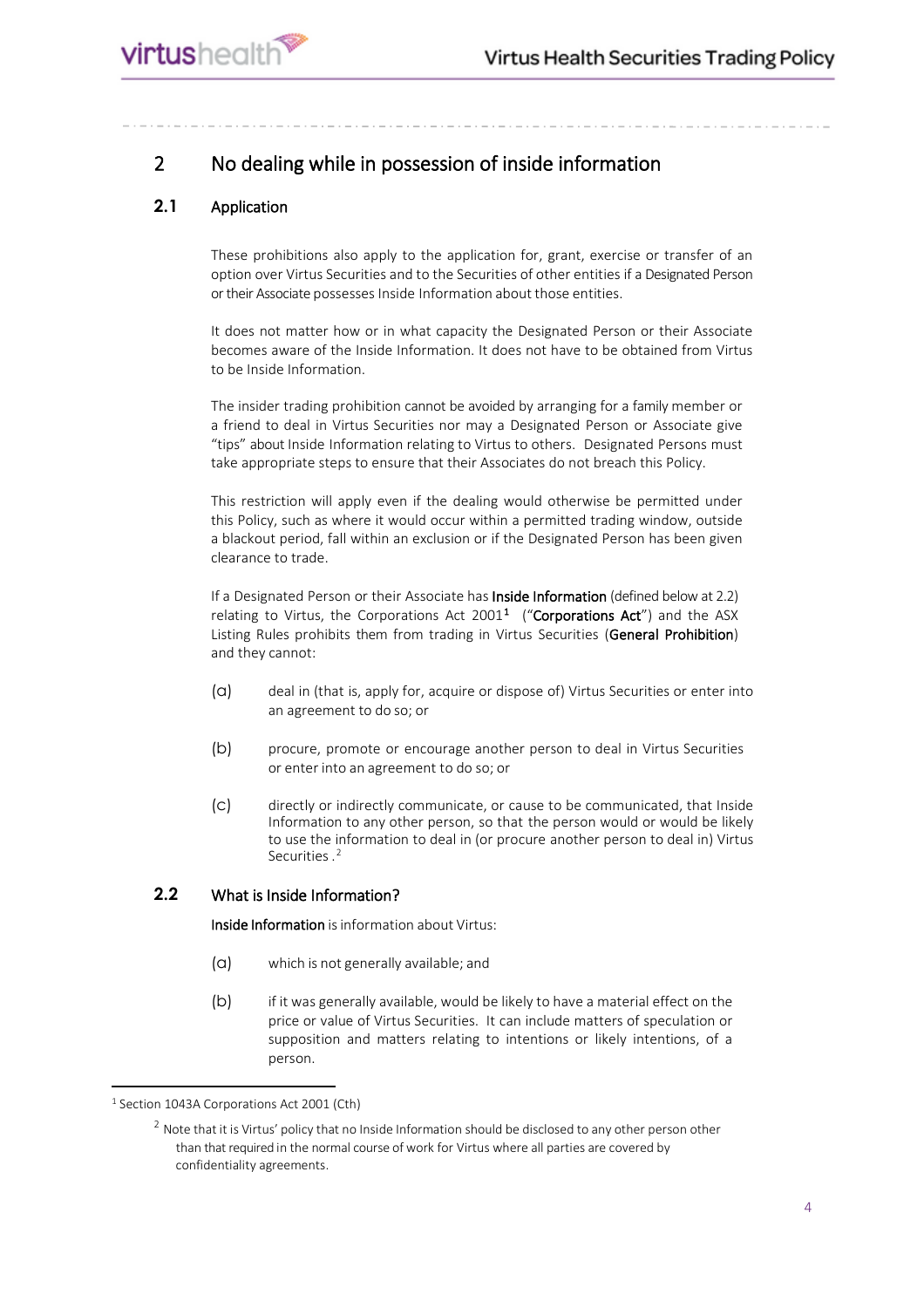Information is regarded as being likely to have a material effect if it would, or would be likely to, influence persons who commonly invest in securities or other traded financial products in deciding whether or not to deal in Virtus Securities.

Examples of Inside Information could be:

virtushealth<sup>®</sup>

- (a) the financial performance of Virtus against its budget or against forecasts;
- (b) changes in the actual or anticipated financial condition or business performance of Virtus;
- (c) changesin the capital structure of Virtus, including proposals to raise additional equity or borrowings;
- (d) proposed changes in the nature of the business of Virtus;
- (e) changesto the Board or significant changesin key management personnel;
- (f) an undisclosed significant change in Virtus' market share;
- (g) likely or actual entry into, or loss of, a material contract;
- (h) material acquisitions or sales of assets by Virtus;
- (i) a proposed dividend or other distribution or a change in dividend policy; or
- (j) a material claim against Virtus or other unexpected liability.
- <span id="page-4-0"></span>**2.3** When is information generally available?

Information is generally available if:

- (a) it consists of readily observable matter or deductions;
- (b) it has been brought to the attention of investors through an announcement to ASX Limited ("ASX") or otherwise similarly brought to the attention of investors who commonly invest in securities, and a reasonable period has elapsed since it was announced or brought to investors' attention; or
- (c) it consists of deductions, conclusions or inferences made or drawn from information referred to in paragraphs (a) or (b) above.

Examples of possible readily observable matters are:

- (a) a change in legislation which will affect Virtus' ability to make certain types of investments; or
- (b) a severe downturn in global securities markets.

#### <span id="page-4-1"></span>**2.4** Penalties

Breaching the insider trading laws is serious and may be punishable by substantial fines or imprisonment or both and may subject the person breaching the laws to:

(a) criminal liability - penaltiesinclude heavy fines and imprisonment;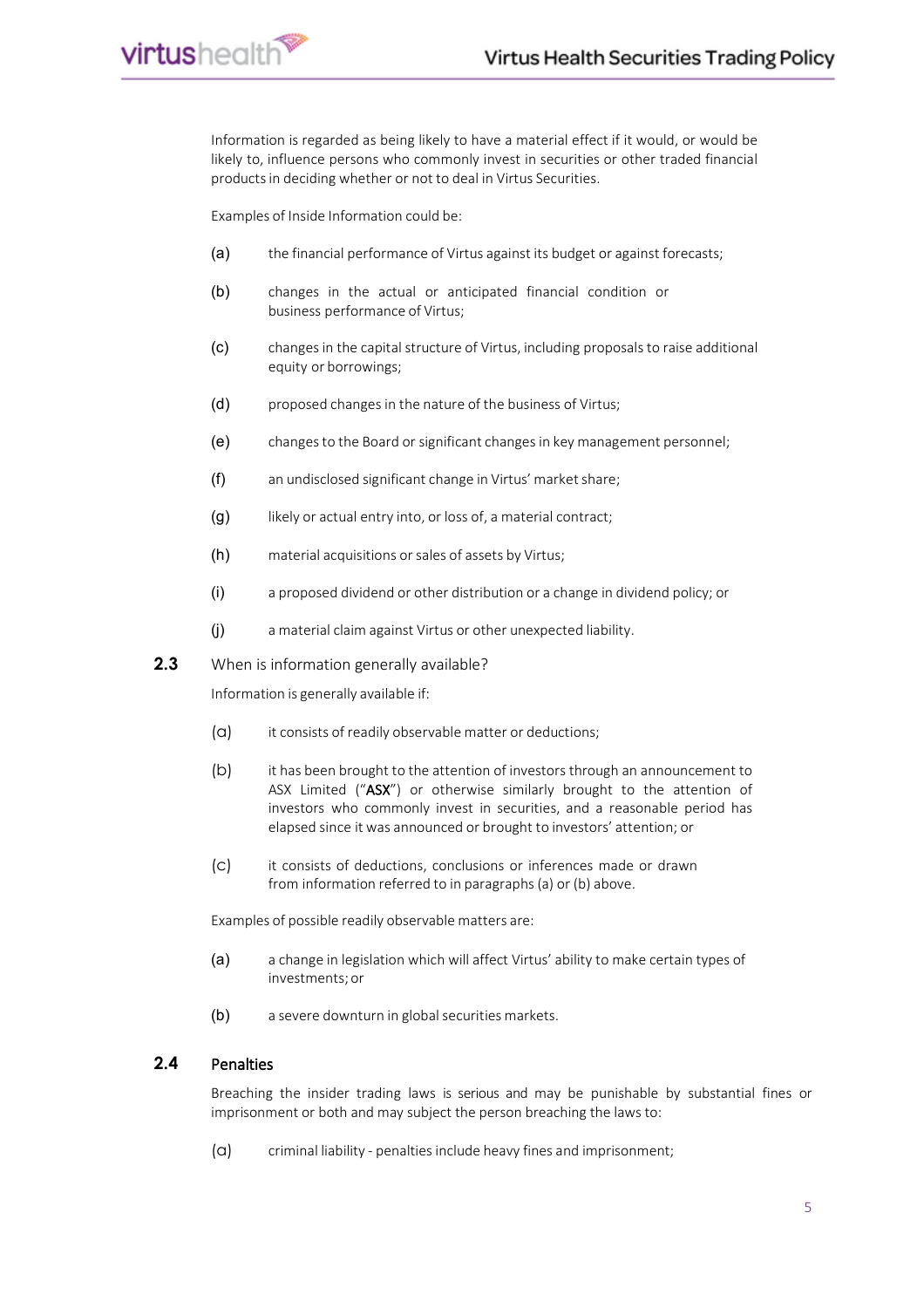- (b) civil liability sued by another party or Virtus for any loss suffered as a result of illegal trading activities;
- (c) civil penalty provisions the Australian Securities and Investments Commission may seek civil penalties against any person in breach of the laws and may even seek a court order disqualifying a person in breach of the laws from managing a corporation.

Breaching the law, this policy, or both, will also be regarded by Virtus as serious misconduct which may lead to disciplinary action or dismissal.

#### <span id="page-5-0"></span>3 No dealing in Prohibited Periods by Designated Persons or Associates

Designated Persons or their Associates must not deal in Virtus Securities during the following Prohibited Period (except in accordance with this policy):

- (a) from the day after Virtus' half year end, being 1 January, to the close of trading on the business day after Virtus' half yearly results are announced to the ASX; [NB: approx. 18 February].
- (b) From April 1 to 30 June, annually; ]

**rirtus**health

- (c) from the day after the financial year end, being 1 July, to the close of trading on the business day after Virtus' annual results are announced to the ASX [NB approx 18 August].
- (d) From October 1 to 31 December annually;
- (e) from 28 days before, to the close of trading on the business day after, Virtus' annual general meeting; and
- (f) during any extension to the above closed periods, and during any additional Prohibited Periods, as specified by the Board.

Designated Persons may deal in Virtus' Securities at other times subject to complying with insider trading prohibitions (see part 2 above) and the requirements of this policy.

<span id="page-5-1"></span>4 Dealings by Designated Persons outside Prohibited Periods during trading windows

#### <span id="page-5-2"></span>**4.1** Prior notification and clearance required for Designated Persons dealing outside Prohibited Periods

If a Designated Person proposes to deal in Virtus Securities (including entering into an agreement to deal) at any time they must first:

- (a) Complete a Virtus Personal Trading Approval Form (Schedule A) of their intention and submit it to the "Notification Officer" who is:
	- (i) Company Secretary for all Designated Persons (other than the Chair of the Board);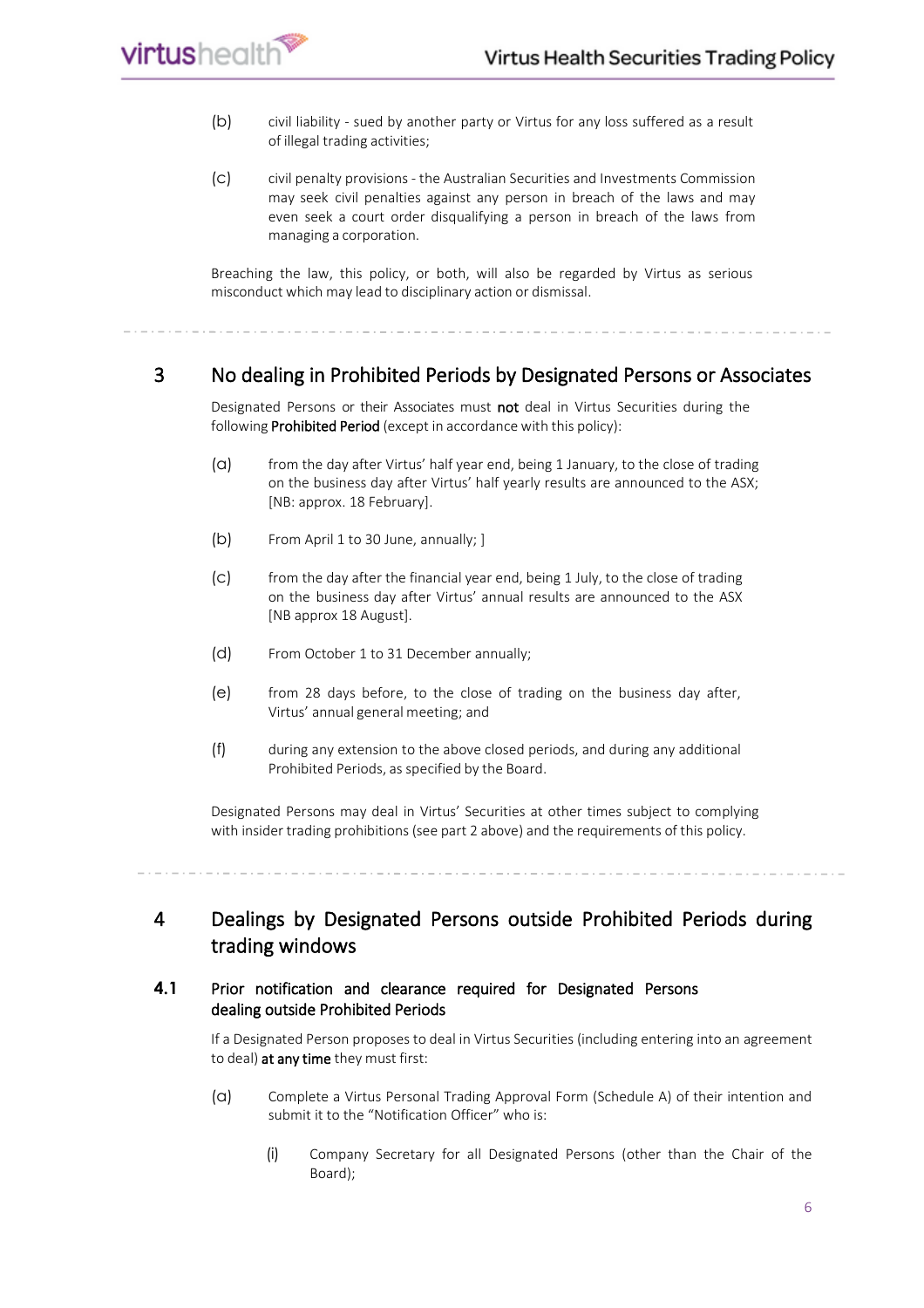- (ii) Chair of the Audit Committee for the Chair of the Board, Chief Executive Officer, Chief Financial Officer and the Company Secretary and
- (b) receive written or email clearance from the Notification Officer.

The relevant Notification Officer may appoint a delegate to act on his or her behalf in the case of temporary absence.

A clearance by the relevant Notification Officer to a notification from a Designated Person should be issued within one business day and expires five business days from the date of clearance, unless it specifies a different expiry date.

A clearance to trade confirms that the proposed dealing by the Designed Person is within the terms of the trading policy but does not otherwise constitute approval or endorsement by Virtus or the Notification Officer for the proposed dealing. Even if a clearance is granted, a Designated Person remains personally responsible for assessing whether a General Prohibition to trade applies to them.

Any clearance may be given or refused in the Company's absolute discretion and without reasons and may be withdrawn if new information comes to light. The Company's decision to refuse clearance is final and binding on the person seeking the clearance and the person seeking the clearance must keep that information confidential.

A register of notification and clearance is kept by the Company Secretary. Notwithstanding clearance, the person seeking the clearance is still subject to complying with insider trading laws.

#### <span id="page-6-0"></span>**4.2** Notification of dealing

In addition to providing prior notification and seeking clearance, Designated Persons must confirm in writing to the relevant Notification Officer, as soon as reasonably possible and in any event within three business days from when the dealing in Virtus Securities has occurred, the number of Virtus Securities affected and the relevant parties to the dealing.

A register of Designated Persons' interests in Virtus Securities is kept by the Company Secretary.

<span id="page-6-1"></span>5 Exceptional circumstances

A Designated Person may request, and the Notification Officer may give, prior confirmation clearance for the Designated Person to:

- (a) deal in Virtus Securities during a Prohibited Period; or
- (b) dispose of Virtus Securities even if otherwise prohibited,

if there are exceptional circumstances (except if this would breach the General Prohibition on trading).

Exceptional circumstances may include:

(a) severe financial hardship, for example, a pressing financial commitment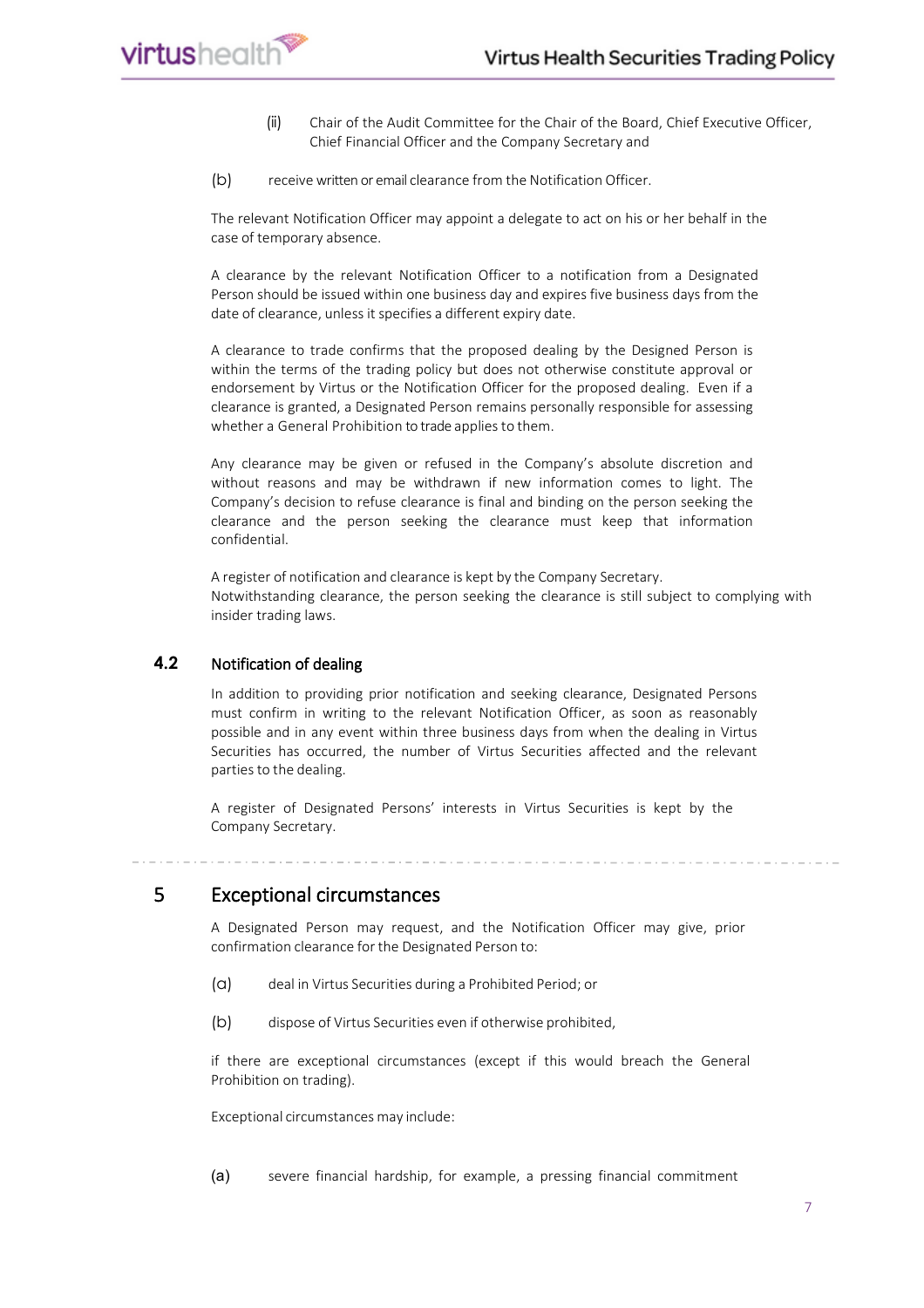

that cannot be satisfied otherwise than by selling the relevant Virtus Securities;

- (b) requirements under a court order or court enforceable undertakings or other legal or regulatory requirements; or
- (c) other exceptional circumstances as determined by the Chair (or Chair of the Audit Committee where the Chair is involved).

If the Notification Officer has any doubt in making a determination of exceptional circumstances, they should exercise the discretion with caution.

The requirements with respect to prior notification, clearance and notification of dealing under part 4 all continue to apply where exceptional circumstances apply.

<span id="page-7-0"></span>6 Permitted dealings

The following types of dealing may be undertaken at any time without requiring prior notification, approval or confirmation of dealing, subject to the General Prohibition on trading:

- (a) (superannuation) transfers of Securities which are already held in a superannuation fund or other saving scheme in which the Designated Person is a beneficiary except Self-Managed Superannuation funds where the Designated Person controls or can influence the Trustee;
- (b) (third parties) an investment in, or trading in units of, a fund or other scheme (other than a scheme only investing in Virtus Securities) where the assets of the fund or other scheme are invested at the discretion of a third party;
- (c) (other trustees) where a Designated Person is a trustee, trading in Virtus Securities by the respective trust provided the Designated Person is not a beneficiary of the trust and any decision to trade during a Prohibited Period is taken by the other trustees or by the investment managers independently of the Designated Person;
- (d) (takeover) a disposal of Virtus Securities arising from the acceptance of, a takeover offer scheme of arrangement or equal access buy-back;
- (e) (pro rata issue) a disposal of rights acquired, or an acquisition of Virtus Securities, under a pro rata issue;
- (f) (SPPs and DRPs) trading under an offer or invitation made to all or most of the security holders, such as a rights issue, a security purchase plan, a dividend or distribution reinvestment plan and an equal access buy-back, where the plan that determines the timing and structure of the offer has been approved by Virtus' Board. This includes decisions relating to whether or not to take up the entitlements and the sale of entitlements required to provide for the take up of the balance of entitlements under a renounceable pro rata issue;
- (g) (lender disposal) a disposal of Virtus Securities that is the result of a secured lender exercising their rights, however, this does not extend to disposal under any margin lending agreements, where such agreements are prohibited by this policy;
- (h) (incentive scheme) the exercise (but not the sale of Securities following exercise) of an option or right under an employee incentive scheme or an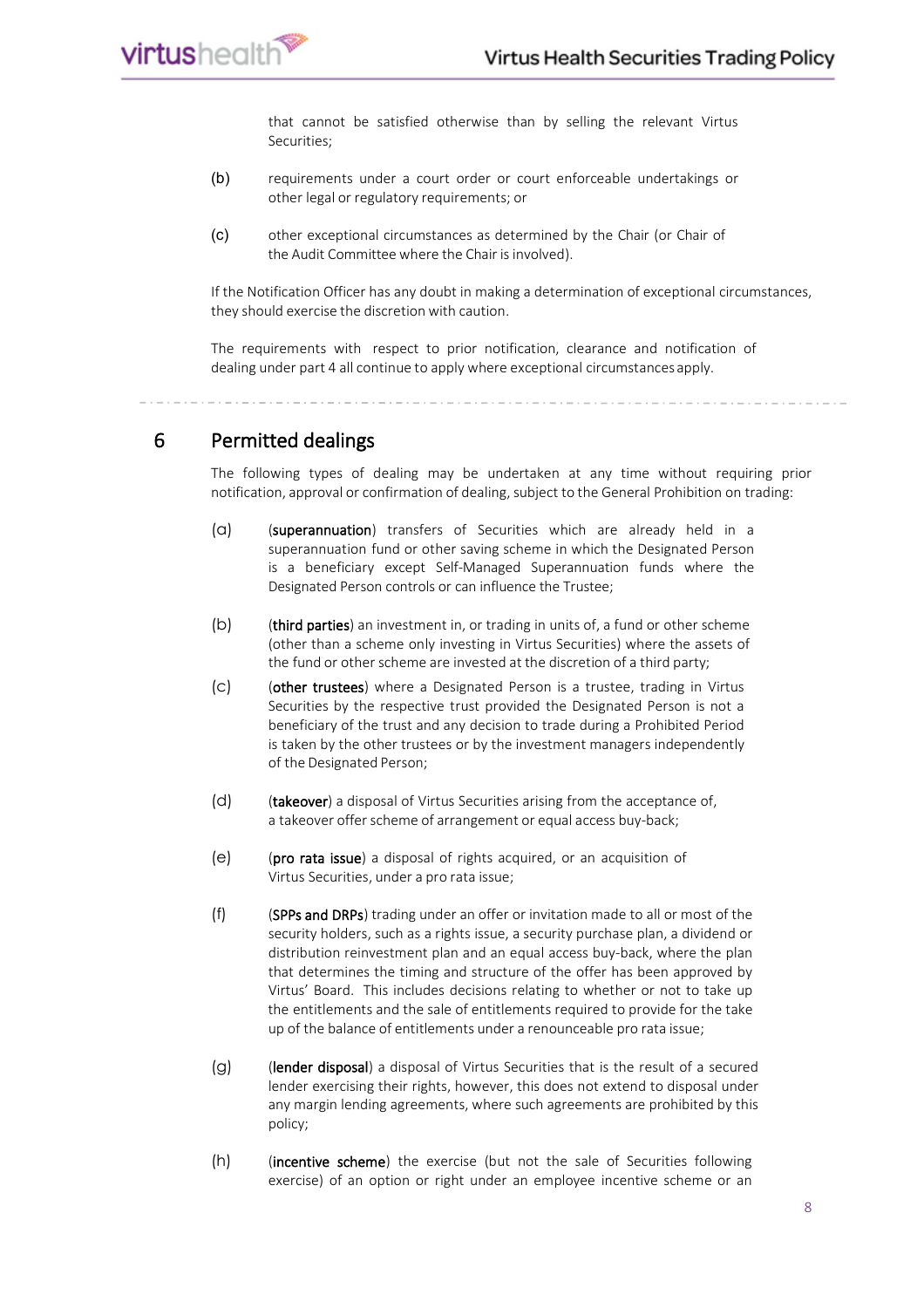incentive scheme established for Fertility Specialists, or the conversion of a convertible security, where the final date for the exercise of the option or right, or the conversion of the security, falls during a Prohibited Period and Virtus has been in an exceptionally long Prohibited Period or Virtus has had a number of consecutive Prohibited Periods and the Designated Person could not reasonably have been expected to exercise it at a time when free to do so;

- (i) (trading plan) trading under a non-discretionary trading plan for which prior written clearance has been provided in accordance with procedures set out in this policy and where:
	- (i) the Designated Person did not enter into the plan or amend the plan during a Prohibited Period; and
	- (ii) the plan does not permit the Designated Person to exercise any influence or discretion over how, when, or whether to trade.

However, this policy does not allow the Designated Person to cancel the trading plan or cancel or otherwise vary the terms of their participation in the trading plan during a prohibited period other than in exceptional circumstances;

- (j) (bonus issues) acquiring Virtus Securities under a bonus issue made to all holders of Virtus Securities of the same class;
- (k) (no change in beneficial interest) trading Virtus Securities where the trading results in no change in beneficial interest in Virtus Securities. However, the requirements of clauses 4.1 and 4.2 must be complied with; and
- (l) (subscription under disclosure document) subscribing for Virtus Securities under a disclosure document.

Under the insider trading laws, a person who possesses Inside Information may be prohibited from trading even where the trading falls within an exception specified above.

### <span id="page-8-0"></span>7 Further restrictions

#### <span id="page-8-1"></span>**7.1** No margin lending

**rirtus**health

Designated Persons are not permitted to enter into margin lending arrangements in relation to Virtus Securities. This is on the grounds that the terms may require Virtus Securities to be sold during a Prohibited Period or when the Designated Person possesses Inside Information.

This restriction does not extend to other funding arrangements where Virtus Securities may be included as security. Designated Persons should consult the Company Secretary if they are uncertain as to whether an arrangement should be classified as a margin lending arrangement.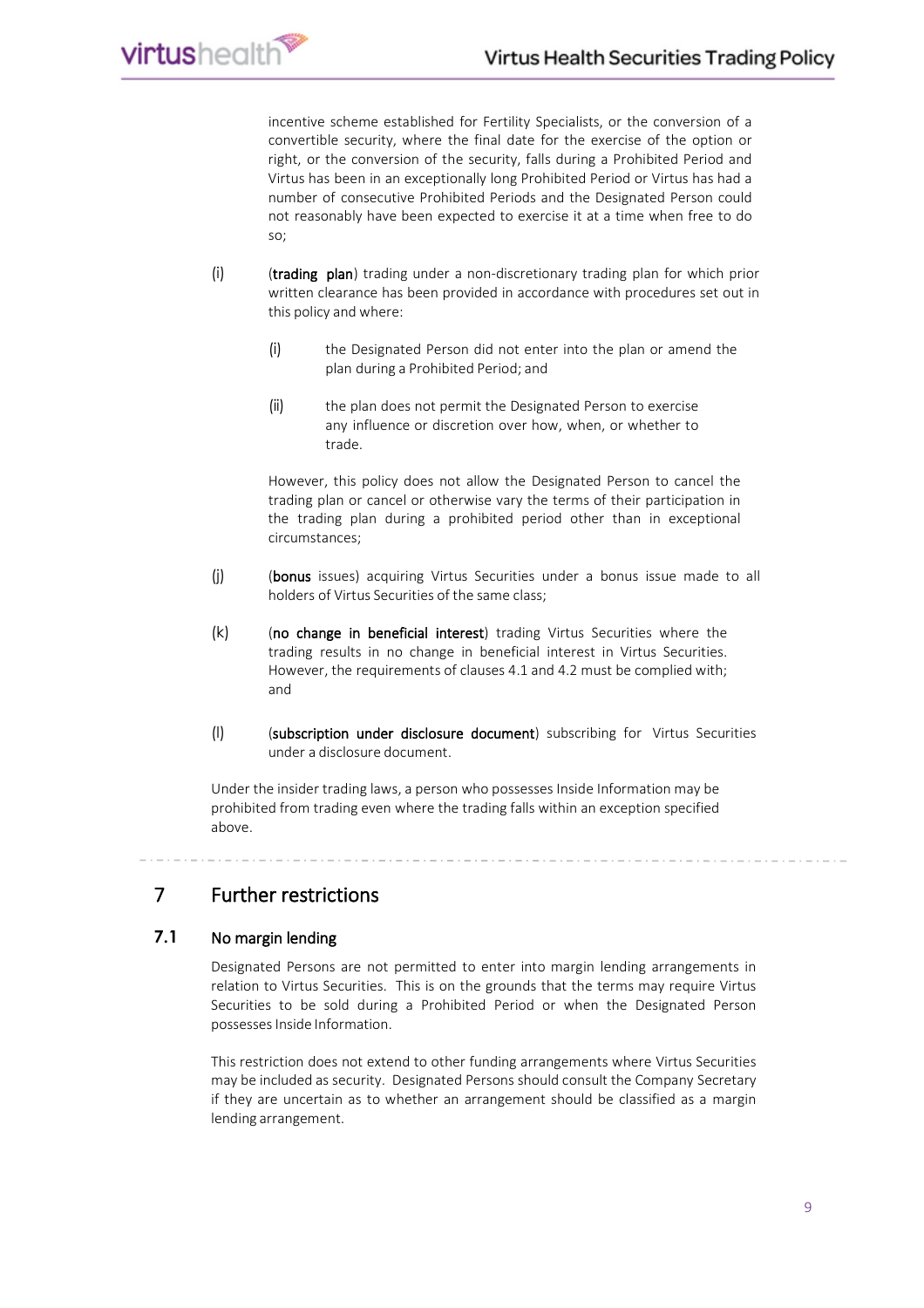#### <span id="page-9-0"></span>**7.2** No short term or speculative trading

*irtushealth* 

Virtus encourages Designated Persons to be long term investors in Virtus.

Designated Persons must not engage in short term or speculative trading in Virtus Securities or in financial products associated with Virtus Securities. Short term means in lessthan a 12 month period.

Designated Persons are not permitted to engage in short selling of Virtus Securities.

#### <span id="page-9-1"></span>**7.3** No hedging of Company securities

Subject to the law, Designated Persons must not:

- (a) enter into transactions or arrangements with anyone which could have the effect of limiting their exposure to risk relating to an element of their remuneration that:
	- has not vested; or
	- has vested but remains subject to a holding lock; or
- (b) deal at any time in financial products associated with Virtus Securities, except for a type of dealing permitted by law or a permitted dealing under this policy.

#### <span id="page-9-2"></span>**7.4** Meaning of financial products

Financial products includes derivatives, options, warrants, futures, forward contracts, swaps and contracts for difference issued or created over or associated with Virtus Securities by third parties.

#### <span id="page-9-3"></span>**7.5** Securities of other entities

The Board may extend this policy by specifying that Designated Persons are also restricted from dealing in the securities of other specified entities with which Virtus may have a close relationship, in confidential negotiations or have a material transaction with.

<span id="page-9-4"></span>8 Confidential Information

You must treat all sensitive, non-public information ("Confidential Information") about Virtus as confidential and belonging to Virtus.

You must not disclose Confidential Information to others (including family members, relatives, business or social acquaintances) except as authorised or legally required.

You must avoid inadvertent or indirect disclosure of Confidential Information. Even within Virtus, Confidential Information should be distributed to or discussed with others only on a need-to-know basis, and those people must be told that the information is confidential.

Be careful that your conversations are not overheard in elevators, aeroplanes or other public places. Do not leave Confidential Information on conference tables, desks or otherwise unguarded.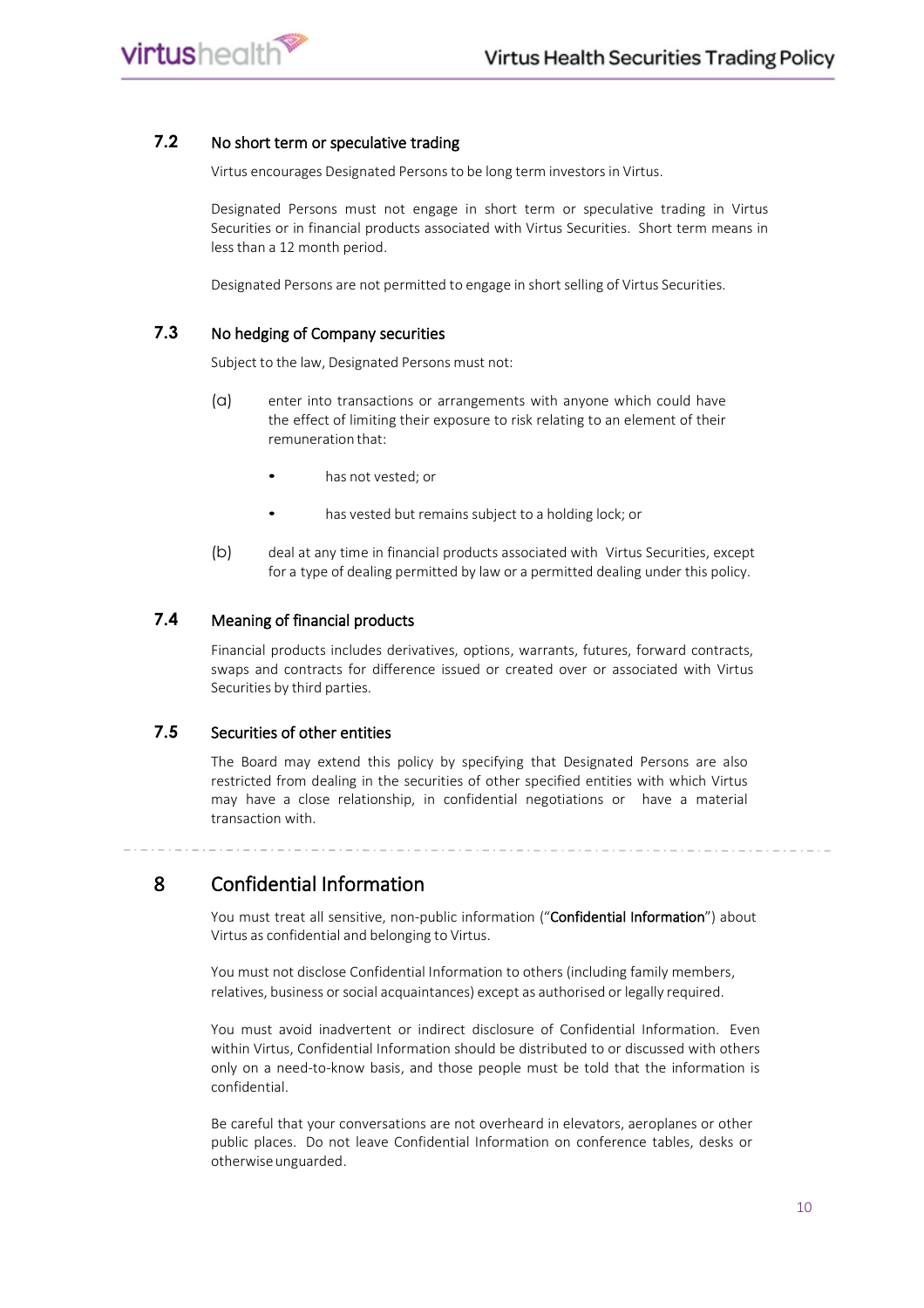*rirtushealth* 

Take whatever steps are reasonably necessary to keep Confidential Information from being disclosed, except as authorised or legally required.

#### <span id="page-10-0"></span>9 Policy Awareness

To ensure all new Designated Persons, directors, alternate directors, officers and contractors of Virtus (including Fertility Specialists) including their family and Associates are aware of the Company's Security Trading Policy and its contents the Policy will be:

- Be part of the Company's Induction Pack for all new Designated Persons, directors, alternate directors, officers and contractors of Virtus (including Fertility Specialists) including their family and Associates;
- Be available on the Company's website and intranet;
- Emails will be sent to Designated Persons notifying them when Prohibited Periods are open and closed.

#### <span id="page-10-1"></span>10 Compliance

Compliance with this policy will be monitored by the Board. The Register of Notifications and Clearances of Trades will be reviewed by the Audit Committee on an annual basis, with any abnormalities being reported to the Board.

Compliance with these rules is a term of employment for employment. Breach of this policy may lead to disciplinary action being taken against you, up to and including termination of your employment / engagement with the Company or the Group.

You may be required to provide details of your or your Associates trading account information or make a periodic declaration of your compliance with these rules

#### <span id="page-10-2"></span>11 Administration

The Board will review this policy from time to time. This policy may be amended by resolution of the Board.

A copy of this policy will be available on the Virtus website. It will be distributed to all directors, employees and other persons as relevant. Key features will be published in the Corporate Governance Statement.

#### <span id="page-10-3"></span>12 Definitions

Associates of Designated Persons is defined clause 1.2.

ASX is defined in clause 2.3.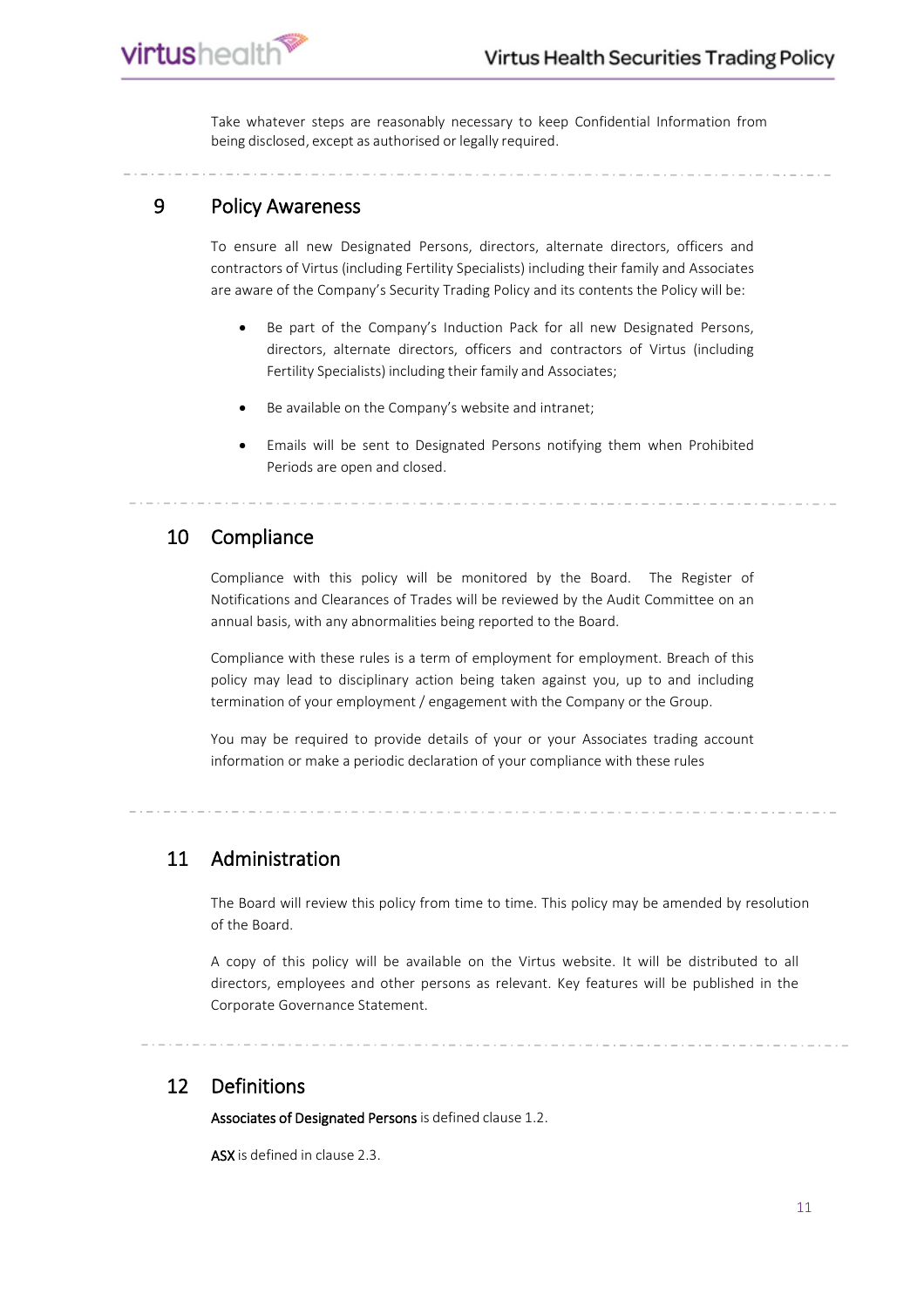Board means the board of directors of Virtus.

Business day means a day other than a Saturday, Sunday or public holiday in Australia.

Confidential Information is defined in clause 8.

Corporations Act is defined in clause 2.1.

Derivative has the meaning in section 761D of the Corporations Act and includes options, forward contracts, futures, warrants, swaps, caps and collars.

Designated Persons is defined in clause 1.2.

Fertility Specialists means the doctors with whom Virtus has a contract in place to provide fertility services at Virtus' fertility clinics and day hospitals.

General Prohibition is defined in

clause 2.1. Inside Information is

defined in clause 2.2. Notification

Officer is defined in clause 4.1.

Prohibited Periods is defined in

clause 3.

**virtushealth** 

Securities includes shares, options, rights, debentures (including convertible notes), interests in a managed investment scheme, derivatives and other financial products covered by section 1042A of the Corporations Act.

#### Senior Executive means

Virtus means Virtus Health Limited and its controlled entities.

Virtus Securities means the shares in Virtus Health Limited quoted on the Australian Securities Exchange ("ASX") and any other Securities issued by Virtus.